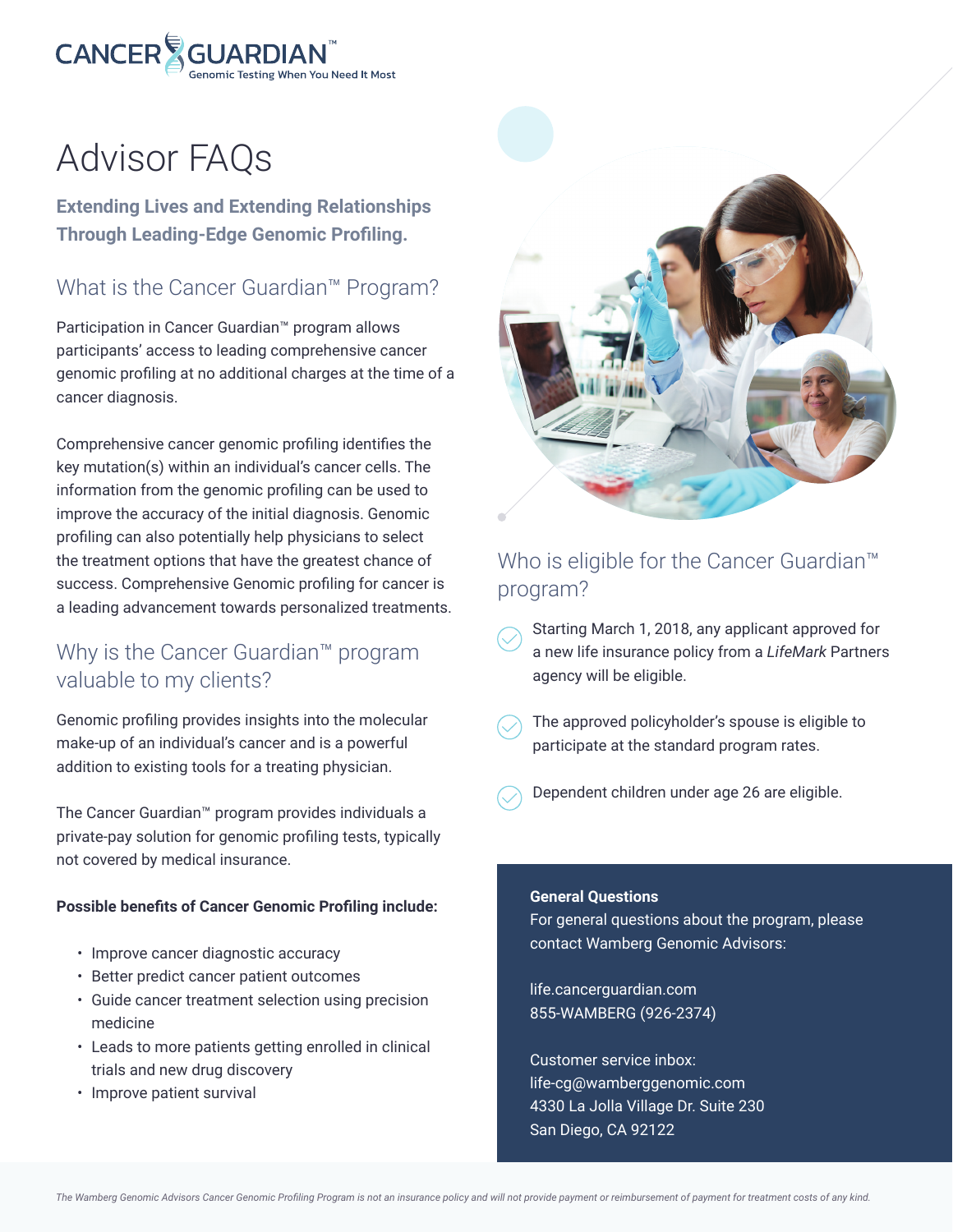

# What is the cost of Cancer Guardian?

Program charges are waived for the first year for any life insurance applicant that is approved for a policy. *This is an exclusive offer for clients of any LifeMark contracted advisor*. At the one-year program anniversary, participants can continue in the program by paying the Cancer Guardian standard program charges enclosed in this document.

Spouses will be eligible to participate in the program at the standard program charges enclosed. First-year program charges are not waived for the spouse of the primary applicant.

Dependent children up to age 26 are eligible for program participation at no additional cost.

Program charges will increase as the participant moves into a new age band as defined in the standard program charges.

## Is there any action required by my client?

Yes, eligible applicants will need to register online to participate in the Cancer Guardian™ program. The program registration form can be completed online at (life.cancerguardian.com), or over the phone at 855-WAMBERG (926-2374). This information is included in the printed and digital Cancer Guardian™ Program guide.

# Is there compensation paid to me on the Cancer Guardian™ program?

Contact your LifeMark representative with any questions related to any applicable commission incentives.

#### **Standard Program Charges**

| <b>Participant Age</b> | <b>Monthly Charge</b> |
|------------------------|-----------------------|
| Under 40               | \$8/month             |
| 40-44                  | \$9/month             |
| 45-49                  | \$10/month            |
| $50 - 54$              | \$11/month            |
| 55-59                  | \$12/month            |
| 60-64                  | \$13/month            |
| $65+$                  | \$15/month            |

# Do you have success stories about how comprehensive genomic profiling has helped people with Cancer?

Comprehensive Cancer Genomic profiling has led to numerous success stories involving extended progression free survival rate. Please review the Cancer Guardian™ program guide, or registration website for testimonials and success stories.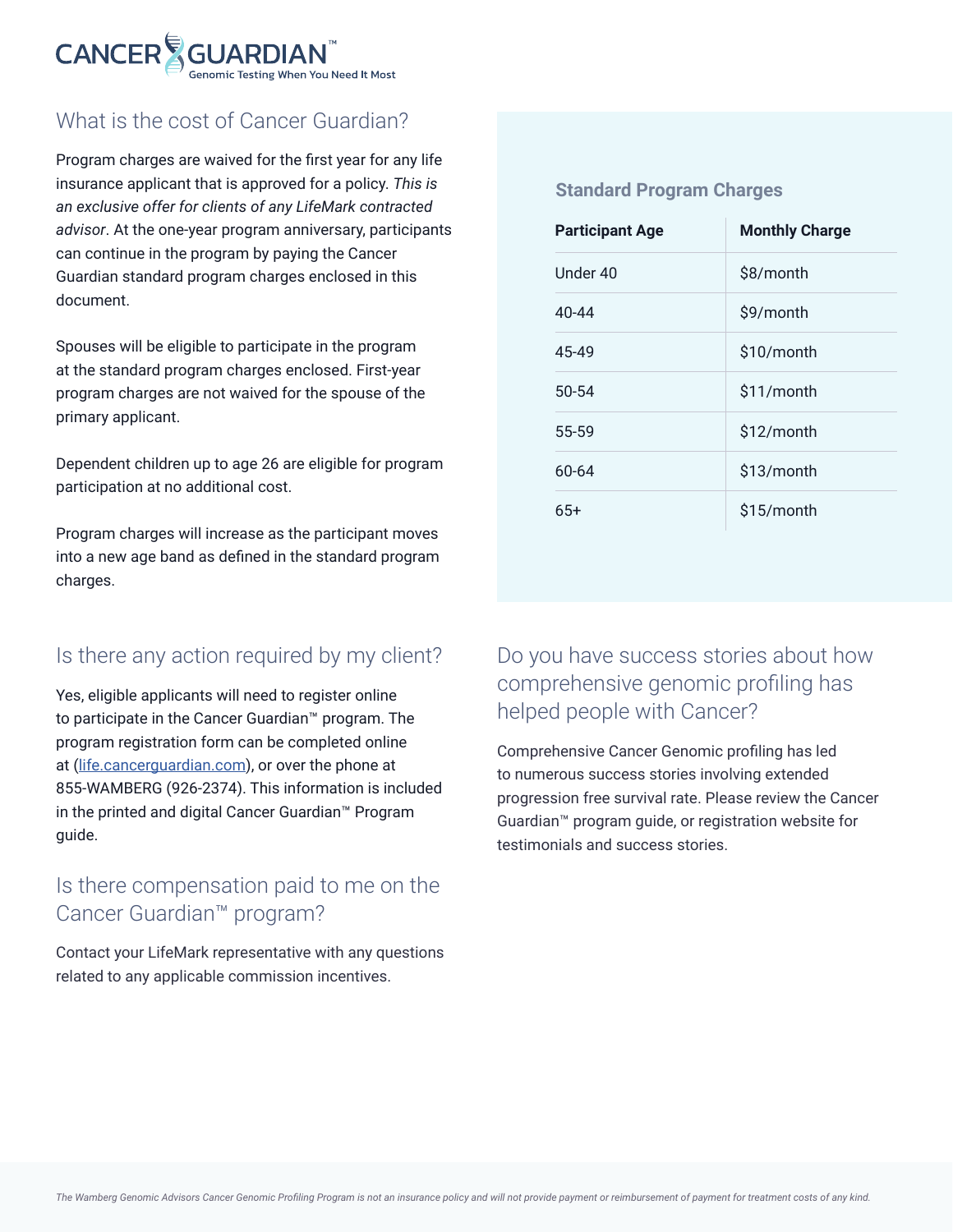

## How are the Program tests ordered?

Tests are ordered through the following process:

Upon diagnosis of cancer, the program participant, should immediately contact Wamberg Genomic Advisors.



Wamberg Genomic Advisors will provide the treating physician with the genomic testing options through Cancer Guardian, the physician will order the appropriate test, and arrangements will be made for your specimen to be moved to the test lab.

delivered to the treating physician will highlight the most effective treatment options for your cancer.



The genomic profiling report Wamberg Genomic Advisors are available, as needed, to answer questions throughout the process.

### How long will it take to receive report results?

Cancer genomic profiling report results are typically delivered to the treating physician within 10-14 days from the receipt of the specimen(s) at the testing laboratory. Complex cases, or sub-optimal specimens that require additional work, may result in a longer time for report delivery.

Each report will be securely delivered by HIPAA compliant means to the physician, including an online portal.

## What information is reported in a cancer genomic profiling report?

A report may include the following:

Details that can improve the accuracy of diagnosis; Information that identifies additional options for potentially more effective treatments based on the genomic profile of the patient's cancer, for example:

- Immunotherapy
- Targeted therapies
- Clinical trial participation

# What will my client receive once they register their Cancer Guardian™ program?

Registered participants will receive a personalized digital program I.D. card and program certificate details. Printed I.D. cards can be requested during the online registration process.

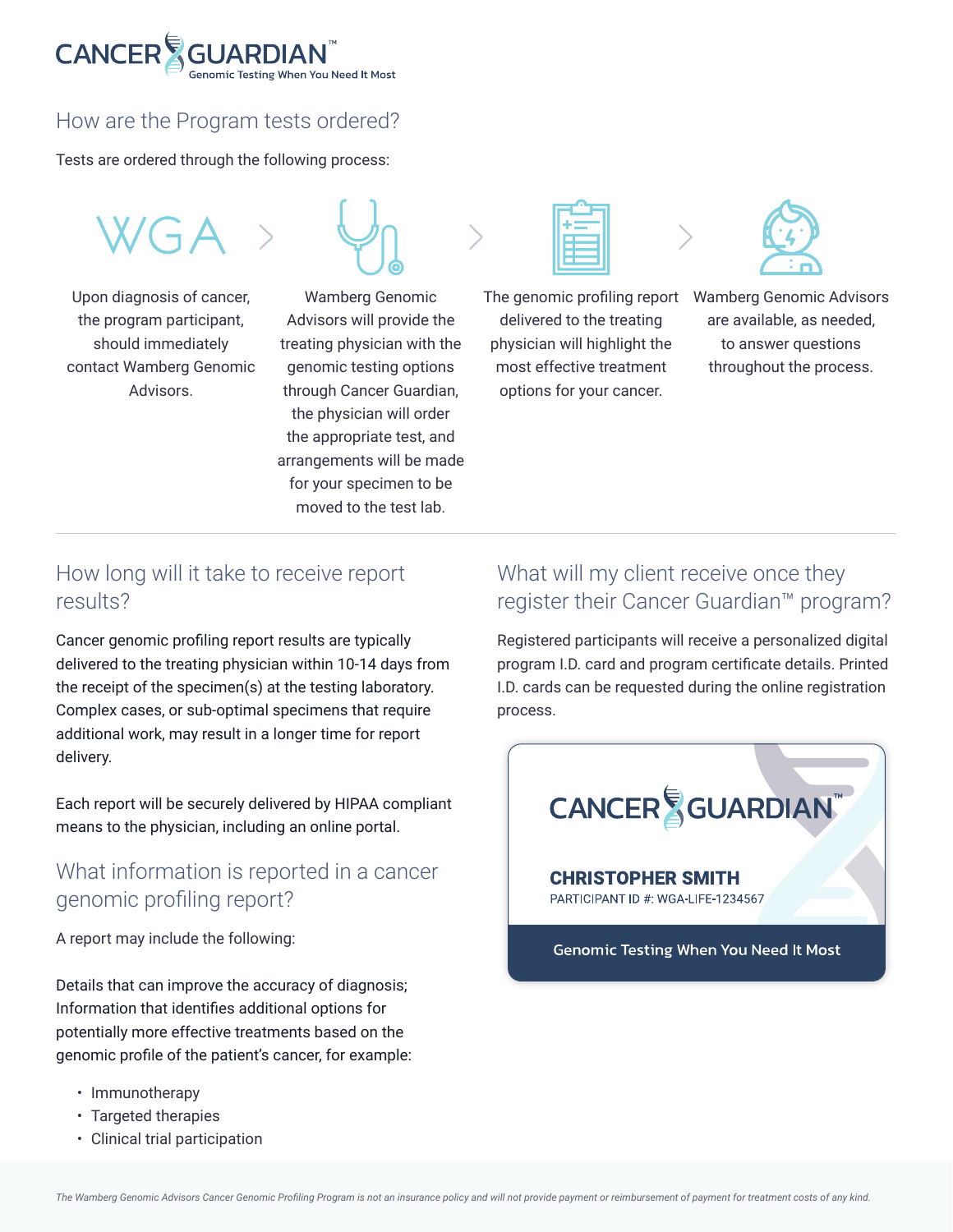

# What is my responsibility as Advisor of a contracted LifeMark Broker General Agency?

Advisors will be asked to provide all eligible applicants with a printed or digital Cancer Guardian™ Program booklet to ensure they do not miss out on this valuable program.

# What costs are not covered under the Program?

Wamberg Genomic Advisors Cancer Guardian™ program only covers the cost of cancer genomic profiling. The program does not cover the actual clinical costs or medication costs associated with the treatment plan that program participants and/or their dependents may undergo.

# What if I do not provide the information about the Cancer Guardian™ Program to my eligible clients?

To assure each approved applicant learns about Cancer Guardian™, each agency will provide Wamberg Genomic Advisors with an eligible applicant bi-weekly file. Applicants who have not been registered their program will receive program information via e-mail or direct mail from Wamberg Genomic Advisors.

# Is Wamberg Genomic Advisors a test lab?

No, Wamberg Genomic Advisors is an advisory firm with expertise in genomic testing and provides access to genomic testing through their lab partnerships.

# Do I need to advise my client that Wamberg Genomic Advisors will be reaching out to them about this exclusive offer?

LifeMark will provide all LifeMark contracted broker general agencies with a required authorization form to be provided to the approved applicant at the time of the policy approval. The form advises the approved applicant that the agency will share their contact information for purposes of communication outreach by Wamberg Genomic Advisors regarding the genomic program offerings.

# Can my client register as a participant in the Cancer Guardian™ program if they have already been diagnosed with cancer?

The genomic profiling tests paid through the Cancer Guardian™ program only apply to cancers diagnosed after the participant's program registration date, a current cancer patient not enrolled can benefit.

Current cancer patients can have access to the genomic profiling tests offered through the Cancer Guardian™ program. Contact Wamberg Genomic Advisors for perincidence test pricing.

# Who is given access to the Cancer Guardian™ genomic profiling reports?

Report results are releases via a secure online physician portal to the treating physician. The treating physician will share the results with their patient being tested.